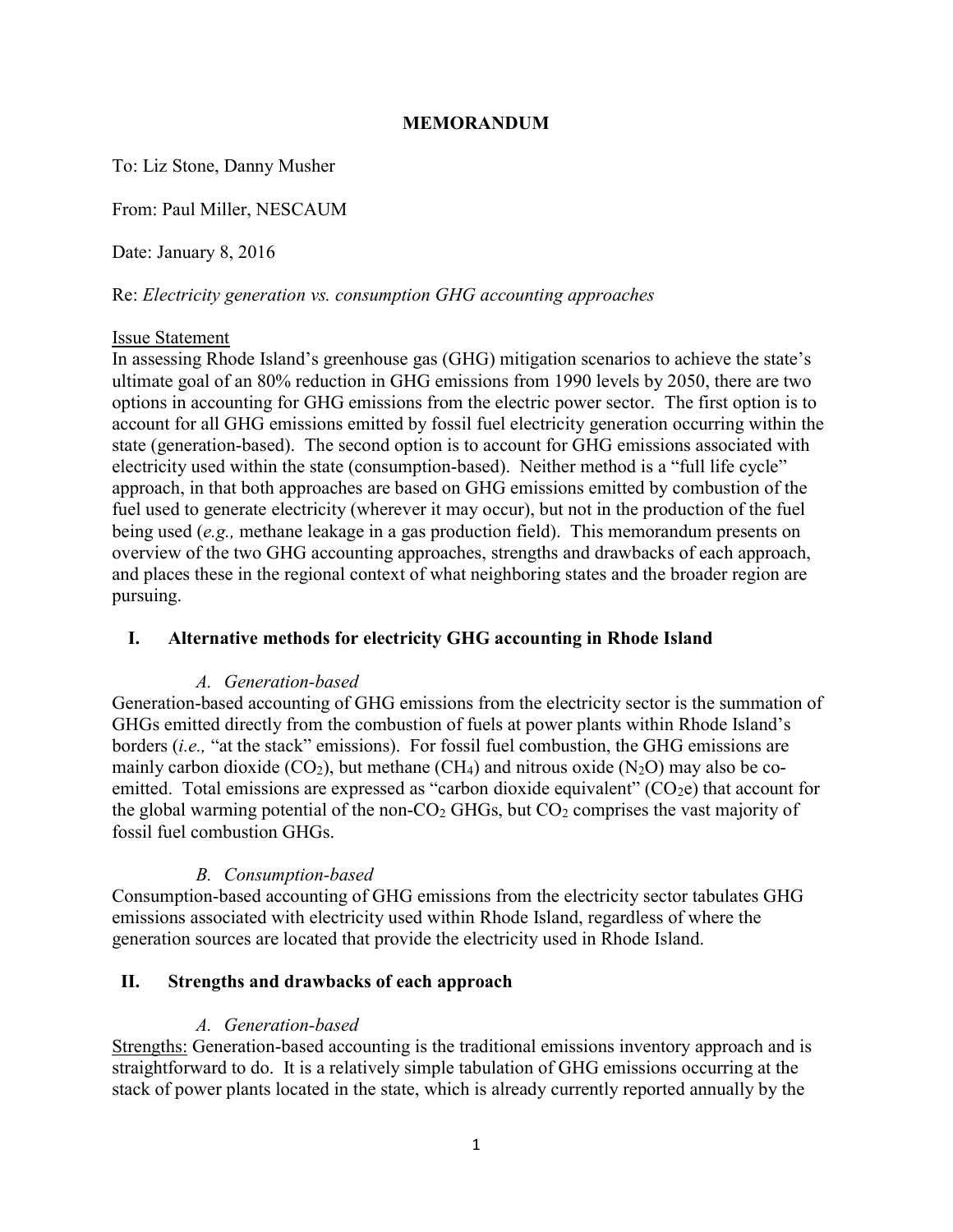largest sources to the U.S. EPA's Greenhouse Gas Reporting Program.<sup>1</sup> For smaller sources, standard emission factors based on fuel consumed and type of combustion source can be used to estimate GHG emissions.

Drawbacks: Electricity in Rhode Island is provided through a regional transmission grid operated by ISO-New England, so GHG emissions from electricity use within Rhode Island are a reflection of the generation sources across (as well as outside of) the ISO-New England grid, and not solely attributable to generation sources within the state. Because of the regional nature of the grid, a generation-based approach would not account for "leakage" where fossil fuel generation could shift out-of-state, and the electricity imported back into Rhode Island. It may also not fully capture GHG emission reductions achieved through in-state energy efficiency programs, or give appropriate credit for electricity obtained from renewable energy sources located out-of-state.

# B. Consumption-based

Strengths: A consumption-based approach for electricity is a more direct accounting of actual GHG emissions associated with electricity use within Rhode Island and more realistically comports with how electricity is generated and distributed across a regional, multi-state grid.

A consumption-based GHG approach can be a more informative metric for purposes of statelevel policymaking because many (though not all) policy instruments available to states have more influence on electricity demand, i.e., consumption. For example, energy efficiency and demand-side management programs are state-level policies that influence consumption by instate consumers and businesses. In contrast, most policies which influence the type, location, and scale of generation (e.g., air quality standards, interstate transmission, reliability requirements) are federal or regional policies. Even renewable energy policies, which are statebased, are effectively implemented at a regional level (market for RECs is New England-wide).

The consumption-based approach also highlights where states need to coordinate and collaborate on policymaking, is more consistent with approaches of neighboring states, and will allow for more regionally consistent and accurate accounting for GHG emissions and emission reductions.

Drawbacks: To the extent Rhode Island is becoming a net exporter of electricity to other states, a consumption-based approach could be viewed as failing to count GHG increases within the state associated with electricity generation for out-of-state sale.

## III. Regional context: Considerations in choosing between a generation-based and consumption-based approach

In considering whether to take a generation-based or consumption-based approach to electricity sector GHG emissions, it is important to consider consistency of methods and goals with

<sup>1</sup> Facilities that emit 25,000 metric tons or more per year of GHGs are required to submit annual reports to EPA. Additional information available at: http://www.epa.gov/ghgreporting/learn-about-greenhouse-gas-reportingprogram-ghgrp.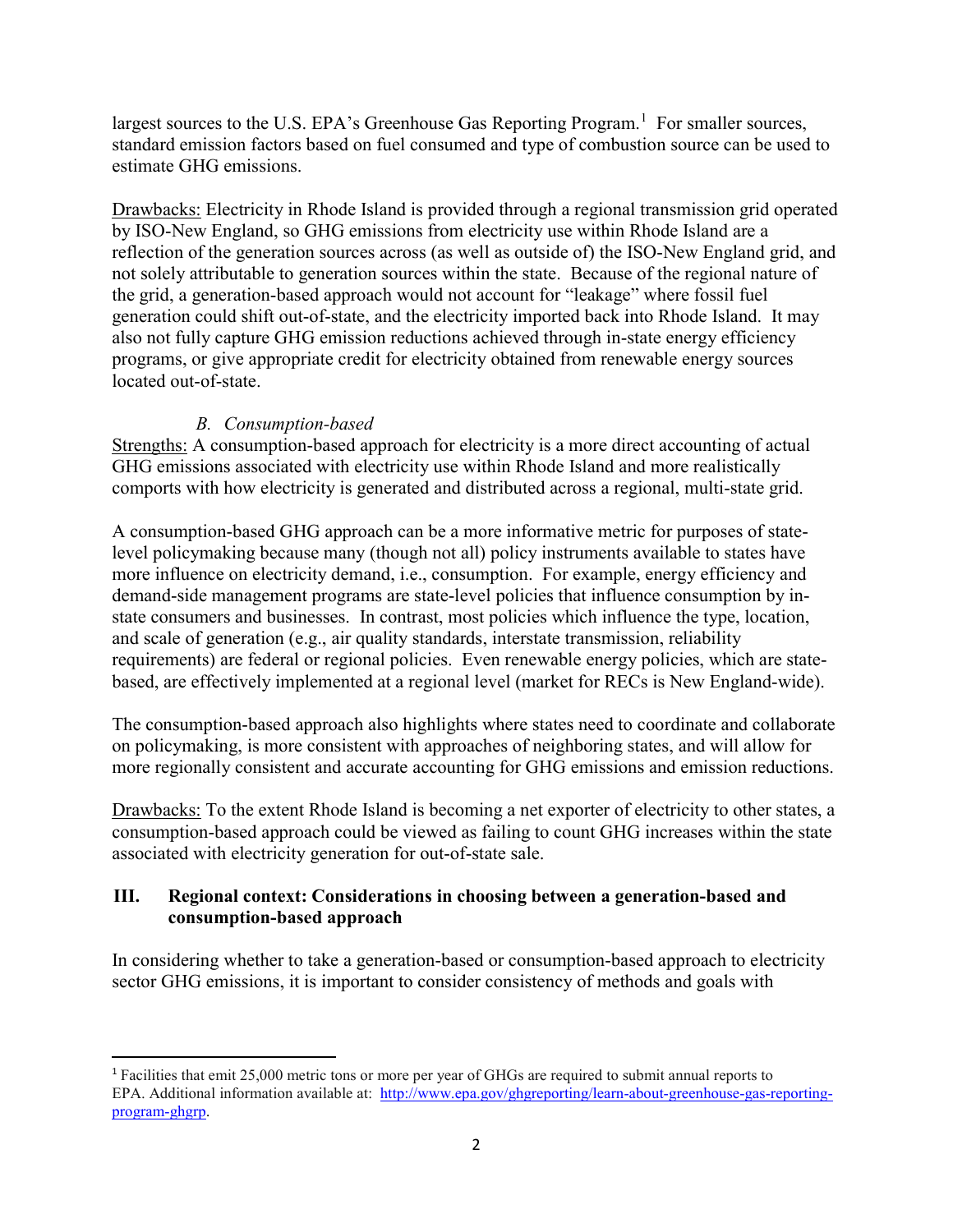neighboring states and broader regional programs. As required by state law,<sup>2</sup> Massachusetts is already pursuing a consumption-based GHG accounting approach in its state GHG mitigation planning effort. Massachusetts currently imports a quarter of the power it uses, therefore counting only in-state generation would underestimate emissions from in-state electricity use. Connecticut appears likely to also pursue a consumption-based approach in order to be consistent with Massachusetts. Both these states also have similar 2050 80% GHG mitigation targets set by state law as in Rhode Island.

A harmonized regional approach among the three states, which collectively account for about 77% of annual electricity consumption in the ISO-New England territory, $3$  would avoid inconsistent accounting of GHG emissions. As a practical effect, a harmonized and consistent consumption-based approach among the three states would subject GHG emissions associated with cross-border electricity exports and imports to all three states' GHG mitigation requirements, which are virtually equivalent by 2050. On the other hand, if Rhode Island followed a generation-based approach, one outcome could be fossil-fuel generation being shifted to neighboring Connecticut and Massachusetts, with electricity imported back to Rhode Island. Neither Connecticut nor Massachusetts would count the emissions in their consumption-based approaches, and Rhode Island would not count the emissions with an in-state generation-based approach.

Rhode Island is also part of the Regional Greenhouse Gas Initiative (RGGI) that caps electricity sector GHG emissions from nine participating Mid-Atlantic and Northeast states. The RGGI program is also likely to serve as Rhode Island's compliance mechanism for the federal Clean Power Plan. While natural gas generation is leading to an increase in GHG emissions within Rhode Island, total GHG emissions among the participating RGGI states are decreasing as higher emitting coal- and oil-fired power plants reduce generation elsewhere in the RGGI region. To the extent the region is collectively constraining power plant GHG emissions over time and RGGI is amenable to becoming a federally-enforceable program, the state-specific location of a power plant is not a salient feature in achieving the regional GHG reduction requirements. In recognition of this, Rhode Island has recommended in its *Energy 2035: Rhode Island Energy* Plan that from a state emission perspective, policy makers should strongly consider in any separate carbon reduction efforts to use consumption-based emissions for the electricity sector.<sup>4</sup>

Finally, Rhode Island is part of the New England Governors/Eastern Canadian Premiers Resolution 39-1<sup>5</sup> that sets a 2030 regional 35%-45% GHG reduction marker range below 1990

<sup>&</sup>lt;sup>2</sup> Massachusetts Global Warming Solutions Act (GWSA) of 2008, Chap. 298. The GWSA provides that statewide GHG emissions shall include "total annual emissions of greenhouse gases in the commonwealth, including all emissions of greenhouse gases from the generation of electricity delivered to and consumed in the commonwealth … whether the electricity is generated in the commonwealth or imported[.]" Note that in recent years,

Massachusetts has imported about a quarter of its electricity from outside the state, which would include generation sources in Rhode Island.

<sup>&</sup>lt;sup>3</sup> ISO-New England, *Energy, Load, and Demand Reports, Net Energy and Peak Load by Source* (Dec. 9, 2015), available at http://www.iso-ne.com/isoexpress/web/reports/load-and-demand/-/tree/net-ener-peak-load.

<sup>&</sup>lt;sup>4</sup> Rhode Island Division of Planning, *Energy 2035: Rhode Island State Energy Plan*, State Guide Plan Element Report #50 (Oct. 8, 2015), p. 150.

<sup>&</sup>lt;sup>5</sup> Conference of New England Governors and Eastern Canadian Premiers, Resolution 39-1: Resolution Concerning Climate Change, 39th Annual Conference of New England Governors and Eastern Canadian Premiers, St. John's,